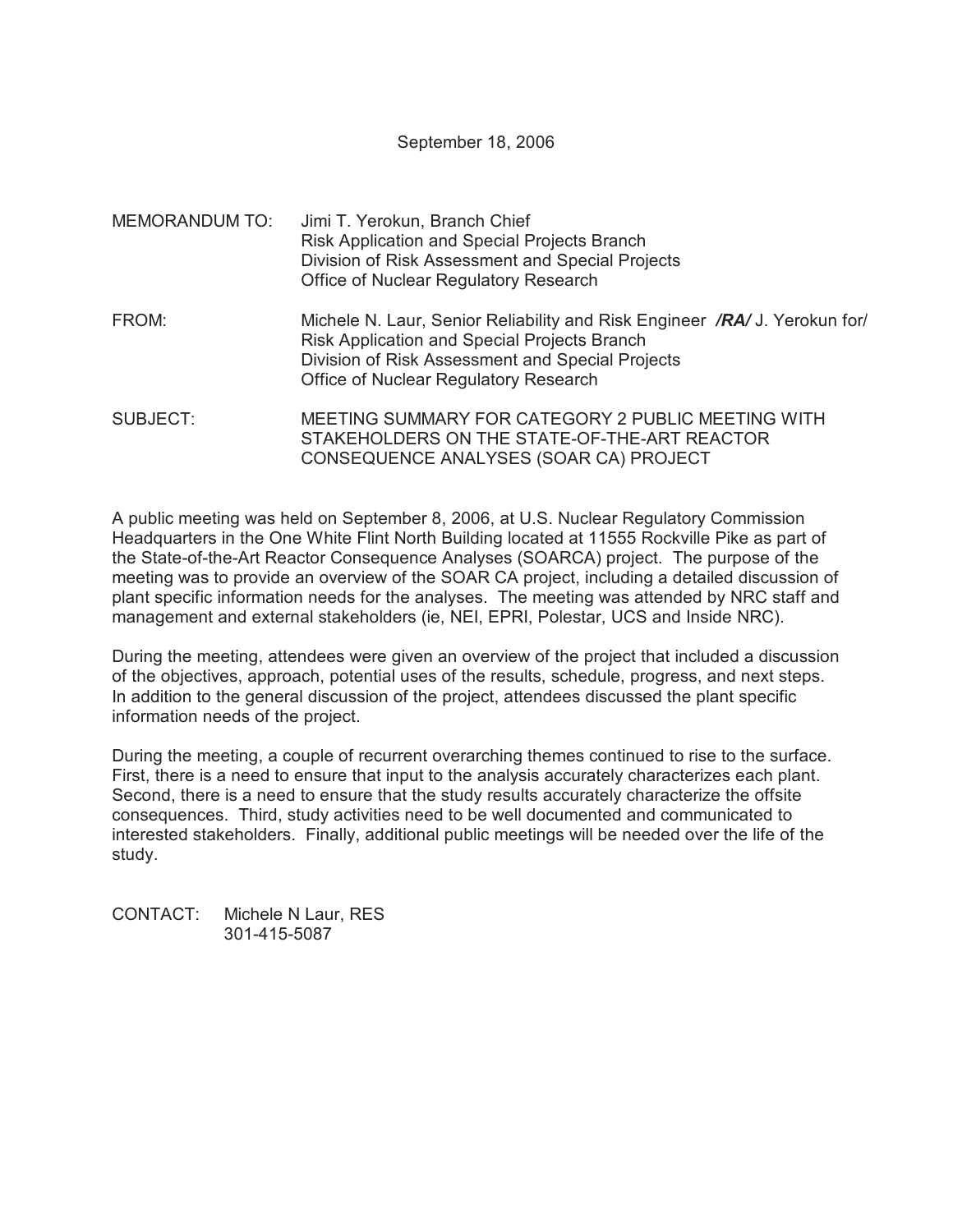## J. Yerokun -2-

The meeting concluded with the agreement that additional public meetings will be scheduled to support interaction with interested stakeholders.

**Enclosures** 

- 1 List of Attendees<br>2 Meeting Agenda
- **Meeting Agenda**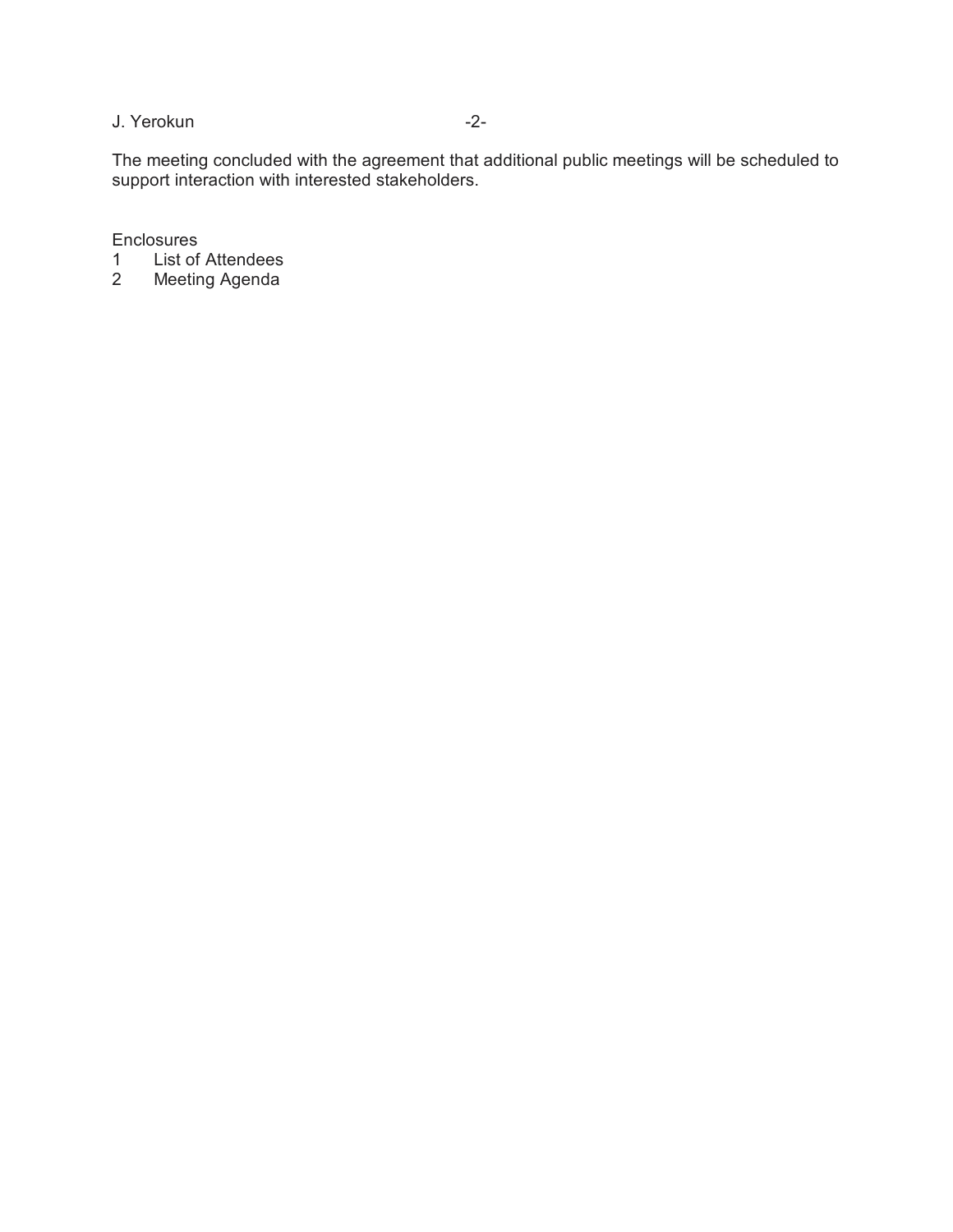## J. Yerokun -2-

The meeting concluded with the agreement that additional public meetings will be scheduled to support interaction with interested stakeholders.

**Enclosures** 

- 1 List of Attendees<br>2 Meeting Agenda
- **Meeting Agenda**

Distribution: PMNS PRA R/F **JBrobst BSheron JWiggins** GHolahan ELeeds **CHaney CTinkler WBorchardt** JDyer **MWeber** OGC OPA

E:\Filenet\ML062620335.wpd

OAR in ADAMS? (Y or N) Y ADAMS ACCESSION NO: ML062620335 TEMPLATE NO RES-006 Publicly Available? (Y or N)\_Y\_\_ DATE OF RELEASE TO PUBLIC \_\_\_\_\_\_\_\_\_\_\_\_\_\_ SENSITIVE? \_\_N\_ **To receive a copy of this document, indicate in the box: "C"** = Copy without enclosures **"E"** = Copy with enclosures **"N"** = No copy

| $O$ FFICE RES |             |  | <b>RES</b>       |  | IRES              |  |
|---------------|-------------|--|------------------|--|-------------------|--|
| <b>NAME</b>   | I MLaur:dfw |  | <b>IJYerokun</b> |  | <b>JMonninger</b> |  |
| <b>DATE</b>   | 109/12/06   |  | 109/15/06        |  | 109/18/06         |  |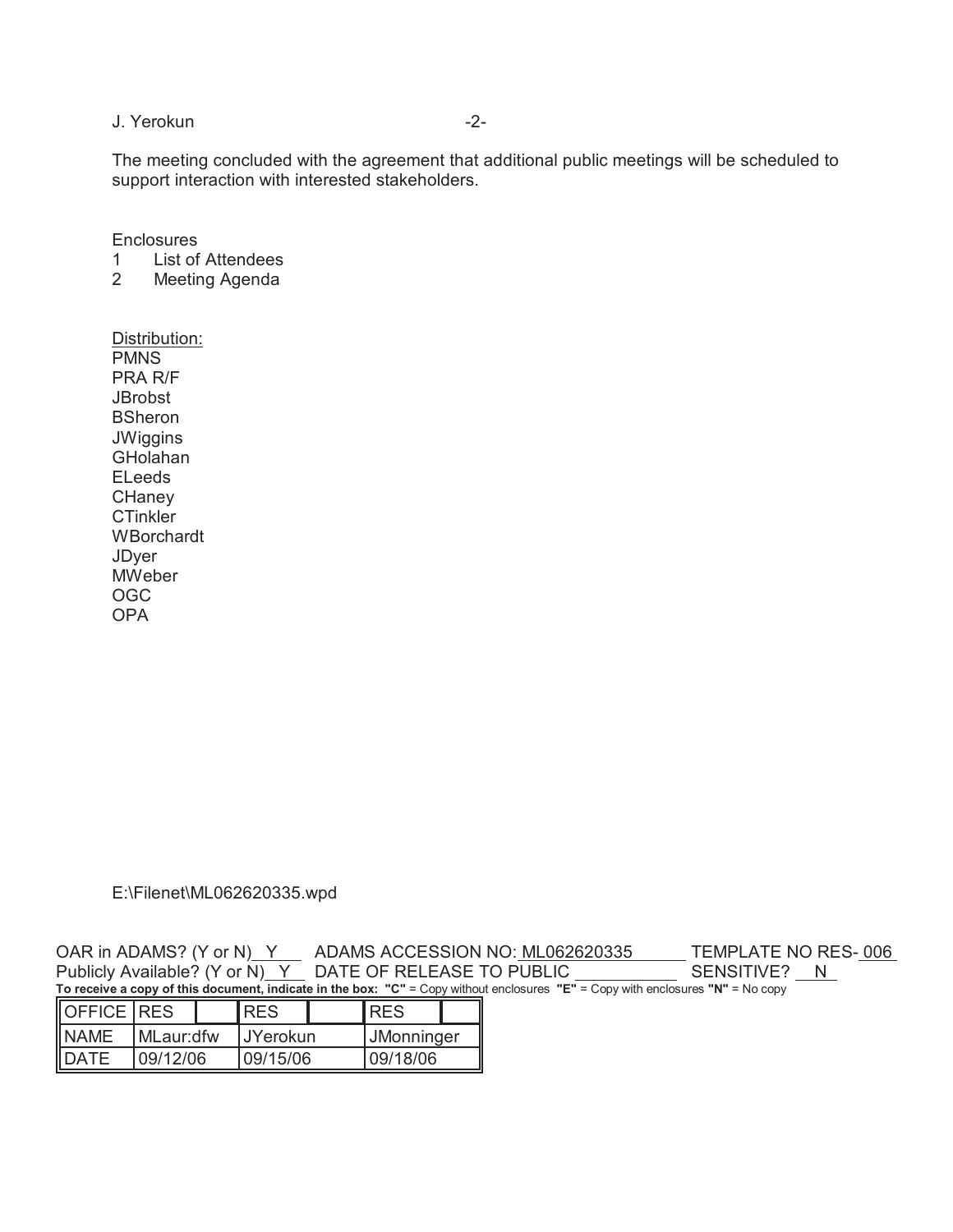Attendance List

B. Bradley, NEI K. Canavan, EPRI Steven Dolley, PLATTS F. Eltawila, NRC E. Fuller, NRC B. Harvey, NRC M. Hug, NEI C. Hunter, NRC M. Laur, NRC E. Lyman, UCS J. Metcalf, Polestar J. Mitchell, NRC J. Schaperow, NRC H. Scott, NRC A. Sheikh, NRC A. Szabo, NRC J. Vail, NRC G. Vine, NRC J. Yerokun, NRC